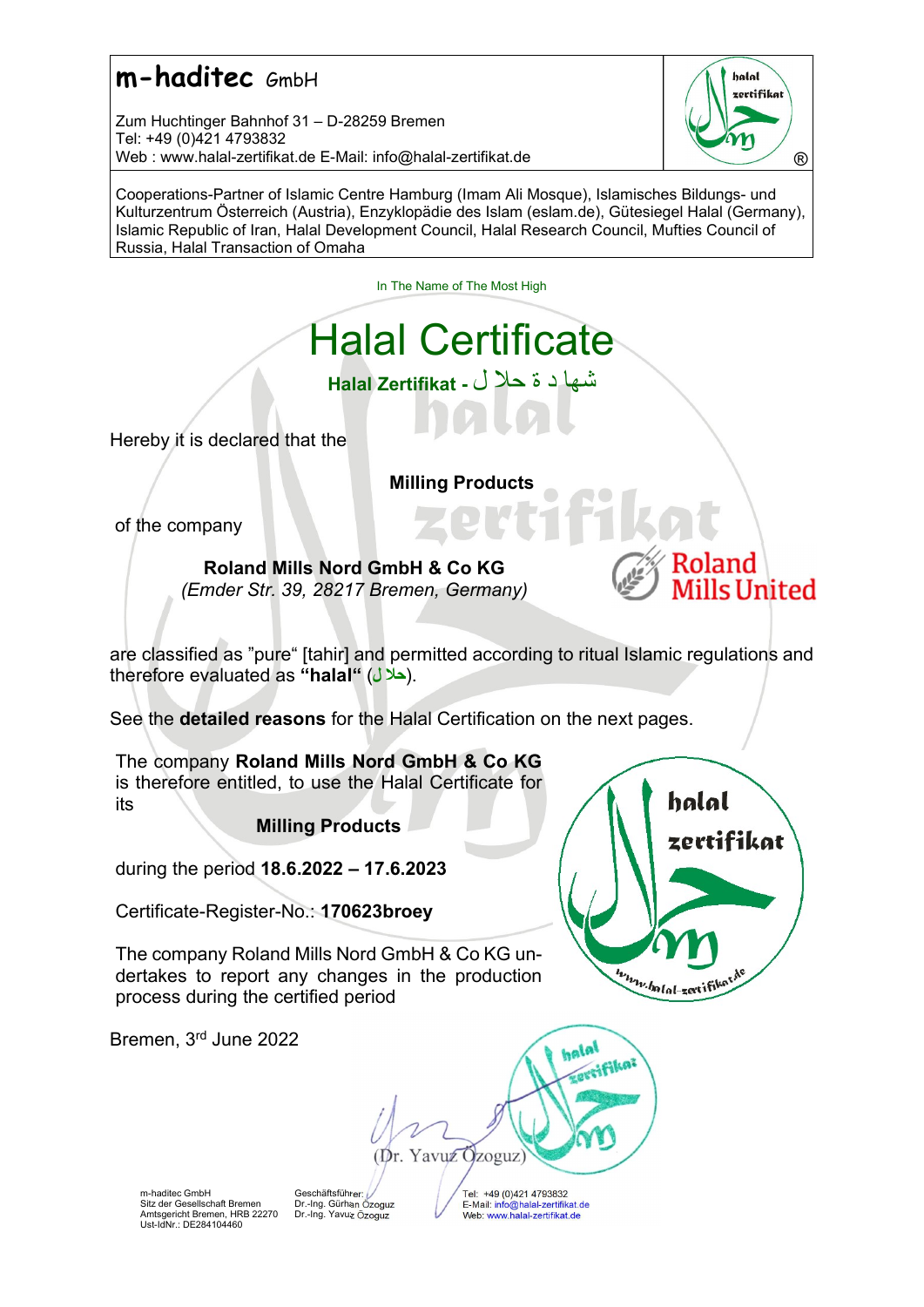Zum Huchtinger Bahnhof 31 – D-28259 Bremen Tel: +49 (0)421 4793832 Web : www.halal-zertifikat.de E-Mail: info@halal-zertifikat.de **Branch Communist Communist Communist** ®



Cooperations-Partner of Islamic Centre Hamburg (Imam Ali Mosque), Islamisches Bildungs- und Kulturzentrum Österreich (Austria), Enzyklopädie des Islam (eslam.de), Gütesiegel Halal (Germany), Islamic Republic of Iran, Halal Development Council, Halal Research Council, Mufties Council of Russia, Halal Transaction of Omaha

### **Justification**

The mentioned products do not contain any additives, which could be qualified as impure [najis] according to Islamic law, are not produced from any impurity [najasat] and do not contact any impurity during the production process. This has been evaluated by Muslim experts based on the already existing certificate since 2011, which should be renewed, on the existing list of additives and a further plant visit on the  $2^{nd}$  of June 2022.

The mentioned products are based on herbal material. The raw material is delivered to the production plant in Bremen (Germany) via ship (see photos), train or in containers from regional and worldwide supply by cooperating farmers or in smaller units. The cargo discharge takes place inside the own manufactory into own silos.



None of the facilities are used to discharge any other raw material, so that any contact to impurity [najasat] during discharge can be excluded. Furthermore, all facilities are cleaned periodically.





m-haditec GmbH Sitz der Gesellschaft Bremen Amtsgericht Bremen, HRB 22270 Ust-IdNr.: DE284104460

Geschäftsführer: Dr.-Ing. Gürhan Özoguz Dr.-Ing. Yavuz Özoguz

Tel: +49 (0)421 4793832 E-Mail: info@halal-zertifikat.de Web: www.halal-zertifikat.de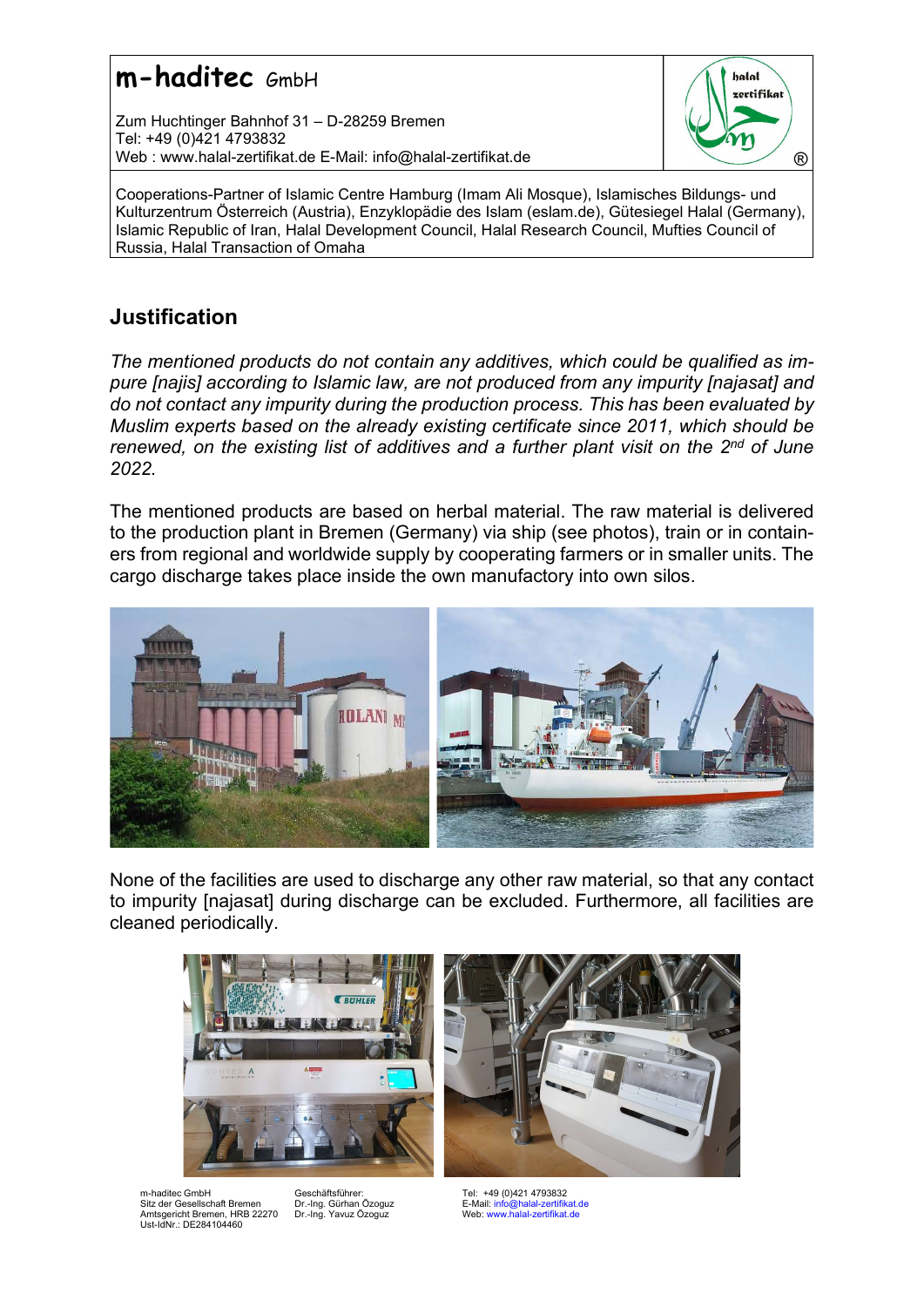Zum Huchtinger Bahnhof 31 – D-28259 Bremen Tel: +49 (0)421 4793832 Web : www.halal-zertifikat.de E-Mail: info@halal-zertifikat.de 
(R)



Cooperations-Partner of Islamic Centre Hamburg (Imam Ali Mosque), Islamisches Bildungs- und Kulturzentrum Österreich (Austria), Enzyklopädie des Islam (eslam.de), Gütesiegel Halal (Germany), Islamic Republic of Iran, Halal Development Council, Halal Research Council, Mufties Council of Russia, Halal Transaction of Omaha



All steps and production stages take place in closed apparatuses and facilities (see photos below) which are exclusively used for the mentioned production, so that any contact to impure agents can be excluded. In no production stage the material gets in any contact with human skin.

All mentioned products are treated inside the manufactory in specific production lines. All processes for the grain treatment are based on mechanical or thermical unit operations with following ingredients:

- Ascorbic Acid
- Baking Powder
- Dextrose
- Enzymes
- Leguminosae
- Malt Flour
- **Spelt**
- Vital Wheat Gluten
- Wheat Bran
- Wheat Flour
- Wheat Germ
- Wheat Starch

All mentioned ingredients are from pure vegetable, fermentative or mineral sources and therefore ritual pure [tahir] and permitted for Muslims.

The main processes are commonly drying, screening, aspiration, separation of stone, pulverization and mixing of several fractions. The raw material itself was already pure [tahir] and there is no contact with impurity [najasat] during the production processes or any possibility for cross-contamination with impurity [najasat].

At the end of production, the product is full automatically (in some cases with manual support) filled into synthetic material packages as flexible intermediate bulk container or bigbags with polypropylene or paper. In some cases, the product is delivered directly into the container and delivered to the contracting partner.

The productions facilities are cleaned usually dry or in some cases with pure water without any additive, and no impurity [najasat] gets in any direct or indirect contact neither with the products, nor with the production facilities.

Geschäftsführer: Dr.-Ing. Gürhan Özoguz Dr.-Ing. Yavuz Özoguz

Tel: +49 (0)421 4793832 E-Mail: info@halal-zertifikat.de Web: www.halal-zertifikat.de